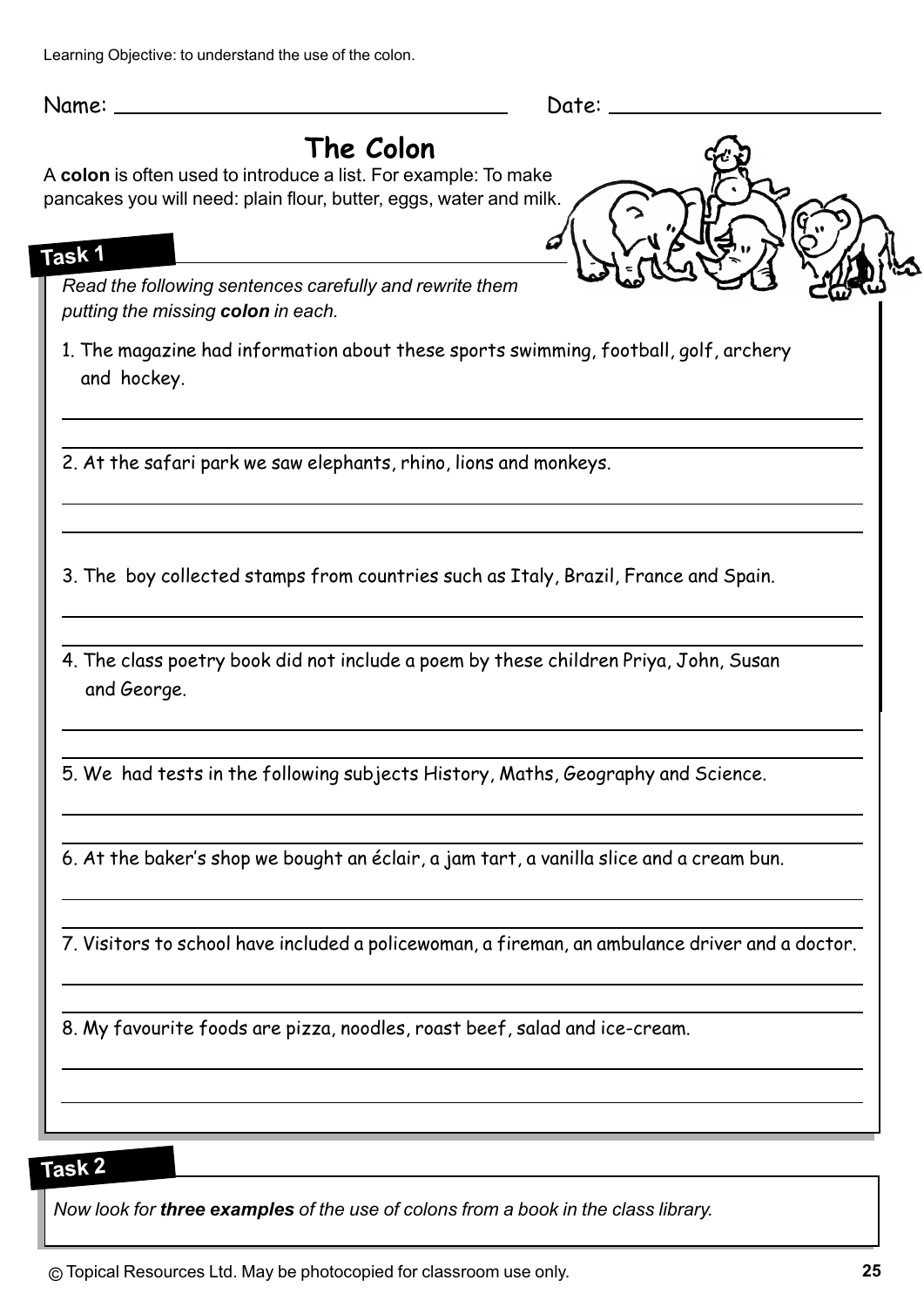Learning Objective: to understand the use of the semi-colon.

Name: Date:

# **Semi-colons**

#### **Semi-colons** are used to **separate two or more linked clauses**. They are stronger than commas.

They show us that there is a connection between the parts of the sentence.

For example: Sam loves football; Ben prefers rugby .

### **Task 1**

*Read the following sentences and decide where the semi-colon should be placed. Copy the correct sentence on the line below.*

1. Wool is a natural fabric polyester is man-made.

2. One experiment involved boiling water the other involved cooling.

3. Mary likes pizza Rachel prefers pasta.

4. Dogs are carnivorous cows however are herbivorous.

5. The house was deserted the only sound was the tick of a clock.

6. The bus was late they decided to walk.

7. She opened the drawer a mouse jumped out.

8. Climbing walls is fun climbing mountains is hard work.

### **Task 2**

*Punctuate the following paragraph correctly. You will need to include - capital letters, full stops, a question mark, commas, a colon, a semi- colon and an exclamation mark. Write your corrected paragraph in your book*

Bill liked golf Barry preferred walking

"would you come for a walk in the country" asked Barry

"all right" replied Bill

"we could stop at my Aunt Debbie's house for lunch" Barry suggested

"what a wonderful idea" exclaimed Bill

for lunch she made them pork pie salad home-made soup and jelly and ice-cream Barry Aunt Debbie's favourite nephew ate more than his friend Bill they both had a good day out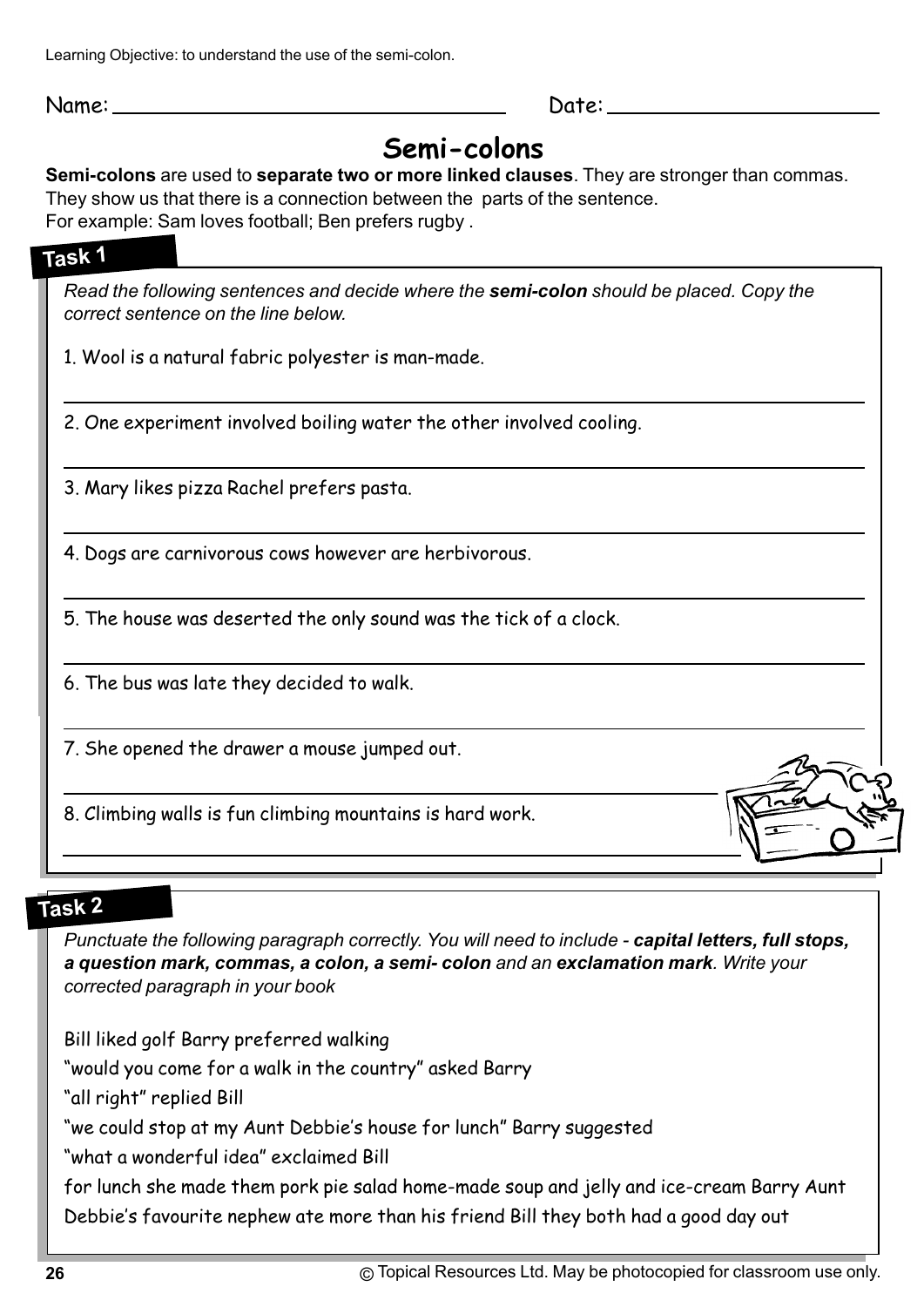Learning Objective: to understand the use of the semi-colon to link two independent clauses.

Name: Date:

# **Semi-colons to Link Clauses**

A **semi-colon** can be used to link two independent clauses. The **semi-colon** is used here usually when the two parts of the sentences are balanced.

For example – I would like tea; my wife would like coffee. The semi-colon can be used when the two clauses are opposed.

For example – At the shop I bought two items; my mother bought just one.

### **Task 1**

*Put the semi-colons in the sentences below.*

- 1. Football is a game for young people many older people prefer golf.
- 2. The book is not only useful it is interesting.
- 3. Some people like to use cash others prefer credit cards.
- 4. Your drawing is good Sam's however, is excellent.
- 5. I do not like vegetables fruit is my preferred choice.
- 6. I do not like travelling by bus I do like the train.
- 7. Science is fun however, art is my preferred subject.
- 8. Annie read the book Sarah saw the film.



| Task 2                                                                          |
|---------------------------------------------------------------------------------|
| Now complete each sentence using an independent clause to make each make sense. |
|                                                                                 |
|                                                                                 |
|                                                                                 |
|                                                                                 |
|                                                                                 |
|                                                                                 |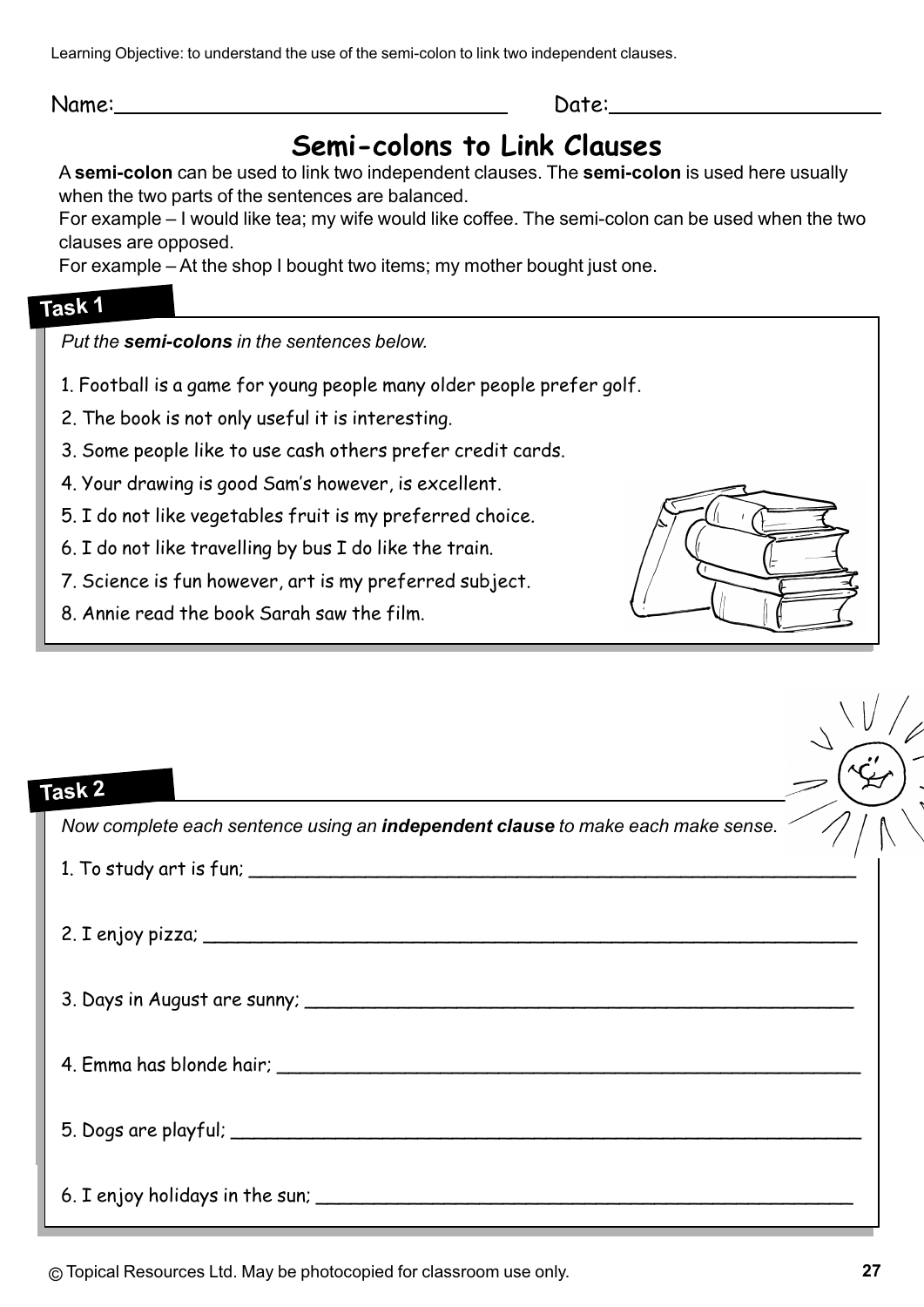Learning Objective: to understand the use of the semi-colons in lists.

Name: Date:

# **Semi-colons Within Lists**

**Semi-colons** are also used to separate items in a series that are already separated by colons, but which need to be explained further.

For example – The crowd came from Leeds, Yorkshire; Blackpool, Lancashire; Exeter, Devon and St. Ives, Cornwall.

### **Task 1**

*Insert semi-colons in these sentences.*

1. The football fans came from Madrid, Spain Bordeaux, France

Milan, Italy and Munich, Germany.

2. My friend has visited London, England Paris, France and Athens, Greece.

3. John plays the violin Emma, the guitar Rachel, the trumpet and Tom, the piano.

4. Sarah plays netball John plays rugby Nicola plays cricket and Neesha plays rounders.

5. I have a cousin in London an aunt in Belfast a granny in Manchester and an uncle in Glasgow.

6. Stephen enjoys tomato soup Ben likes mushroom soup and Mary loves chicken soup.





#### **Task 2**

*Complete the sentences below using semi-colons in lists.*

1. The travellers visited London, England; \_\_\_\_\_\_\_\_\_\_\_\_\_\_\_\_\_\_\_\_\_\_\_\_\_\_\_\_\_\_\_\_\_\_\_\_\_\_

2. Ben enjoys adventure stories; \_\_\_\_\_\_\_\_\_\_\_\_\_\_\_\_\_\_\_\_\_\_\_\_\_\_\_\_\_\_\_\_\_\_\_\_\_\_\_\_\_\_\_\_

3. My mum likes baking; \_\_\_\_\_\_\_\_\_\_\_\_\_\_\_\_\_\_\_\_\_\_\_\_\_\_\_\_\_\_\_\_\_\_\_\_\_\_\_\_\_\_\_\_\_\_\_\_\_\_\_

4. I can't eat strawberries; my brother Tom **with any official contract of the strange of the strange of the strange of the strange of the strange of the strange of the strange of the strange of the strange of the strange** 

5. Anna has a dog called Spot; \_\_\_\_\_\_\_\_\_\_\_\_\_\_\_\_\_\_\_\_\_\_\_\_\_\_\_\_\_\_\_\_\_\_\_\_\_\_\_\_\_\_\_\_\_\_

6. The bunch of roses contained five red roses; \_\_\_\_\_\_\_\_\_\_\_\_\_\_\_\_\_\_\_\_\_\_\_\_\_\_\_\_\_\_\_\_